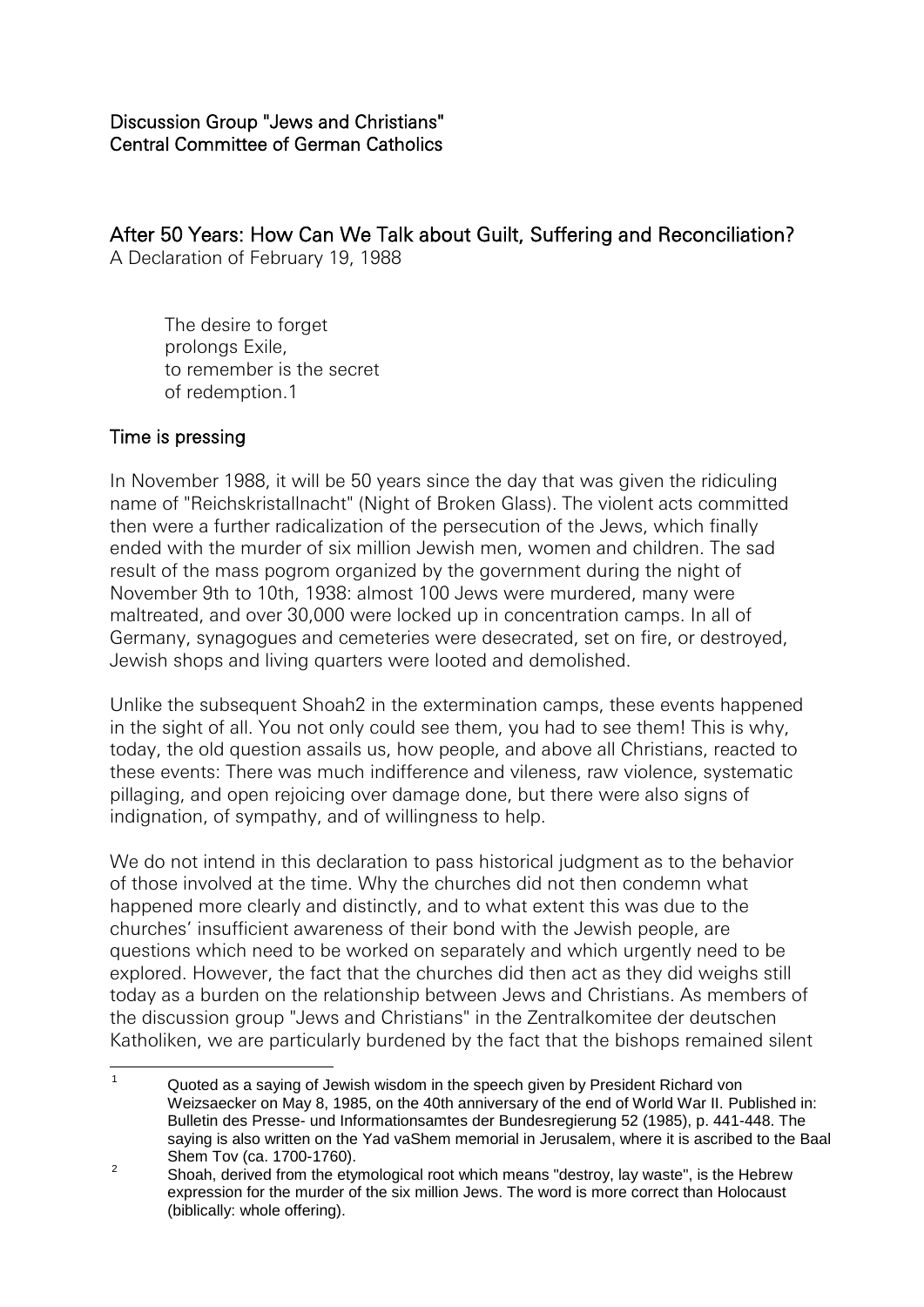at the time; for they were the only people who could still speak in public. Their clear and unambiguous rejection of Nazi racism3, which they had renewed more than once, could have been concretized in this situation, even though, and perhaps also precisely because, the church itself was in great straits. It would have been sufficient, to take a clear stand, to say a few simple words like those of the Berlin cathedral dean, Bernhard Lichtenberg: "We know what was yesterday. We do not know what will be tomorrow; but we experienced what happened today. Outside, the synagogue is burning. It, too, is a house of God."4

Still today, half a century later, we Jews and Christians are speechless before the incomprehensible horror of what happened during the Nazi regime. It is still difficult for Jews and Christians to overcome this inability to speak.

In 1979, our discussion group took a necessary step towards new horizons in Jewish-Christian theological discussion and collaboration by publishing a declaration on "Theological emphases in Jewish-Christian dialogue".5 This was and continues to be a helpful and sufficient basis for our theological discussion leading on to a dialogue, of which "the essential and central aspect" should be" ... the encounter between today's Christian churches and today's people of the covenant concluded with Moses."6

But Jews and Christians are not only separated by theology. We feel, each of us in a different way, the burden of history. In our discussion group, we also had to go through the painful experience of realizing that time alone does not heal wounds. We had thought that in fifteen years of Christian-Jewish dialogue, we had learned how to think, pray, act, and live with one another. Nevertheless, we ourselves experienced as a breaking open of old wounds the bitter controversy surrounding President Reagan's and Federal Chancellor Kohl's visit to the Bitburg military cemetery (which had been meant as a gesture of reconciliation). Not only in the wider public, but even in our midst, there was a wall of misunderstanding and irritation, which placed a very basic question mark behind the "we" of Jews and Christians in Germany. For a while, some even felt that it was no longer possible for them to belong to our discussion group. Personal sharing and theological discussion within our group, as well as the speech given by our president of the time on May 8, 1985, and our encounter with American Jewry during March 1986 in New York, helped us to break through to a new mode of speaking together, a mode which has been purified by suffering.

 $\frac{1}{3}$ The encyclical, "Mit brennender Sorge" which German bishops had suggested and had helped to write, and which was read from every pulpit on March 21, 1937, emphasized the incompatibility of the church's teaching with Nazi racism; on April 13, 1938, the Vatican called upon all Catholic universities and theological faculties to combat the Nazi racist ideology; in August 1938, the bishops' conference in Fulda published a pastoral letter to the clergy "on the religious-ethical errors in the teaching on racism".

<sup>4</sup> Hans-Georg Mann, Bernhard Lichtenberg (1875-1943), In: Wolfgang Knauft (Ed.), Miterbauer des Bistums Berlin. 50 Jahre Geschichte in Charakterbildern, Berlin 1979, p.72.

<sup>5</sup> In: Berichte und Dokumente, ed. Zentralkomitee der deutschen Katholiken, Bonn, Issue 39 (1979) p. 6-19. 6

Pope John Paul II in Mainz, November 17, 1980, during his encounter with representatives of the German Jews. In: Kirchen und das Judentum: Dokumente von 1945-1985, Rolf Rendtorff/Hans Hermann Henrix (Ed.), Paderborn: Bonifatius/Munich: Kaiser 1988, p. 76.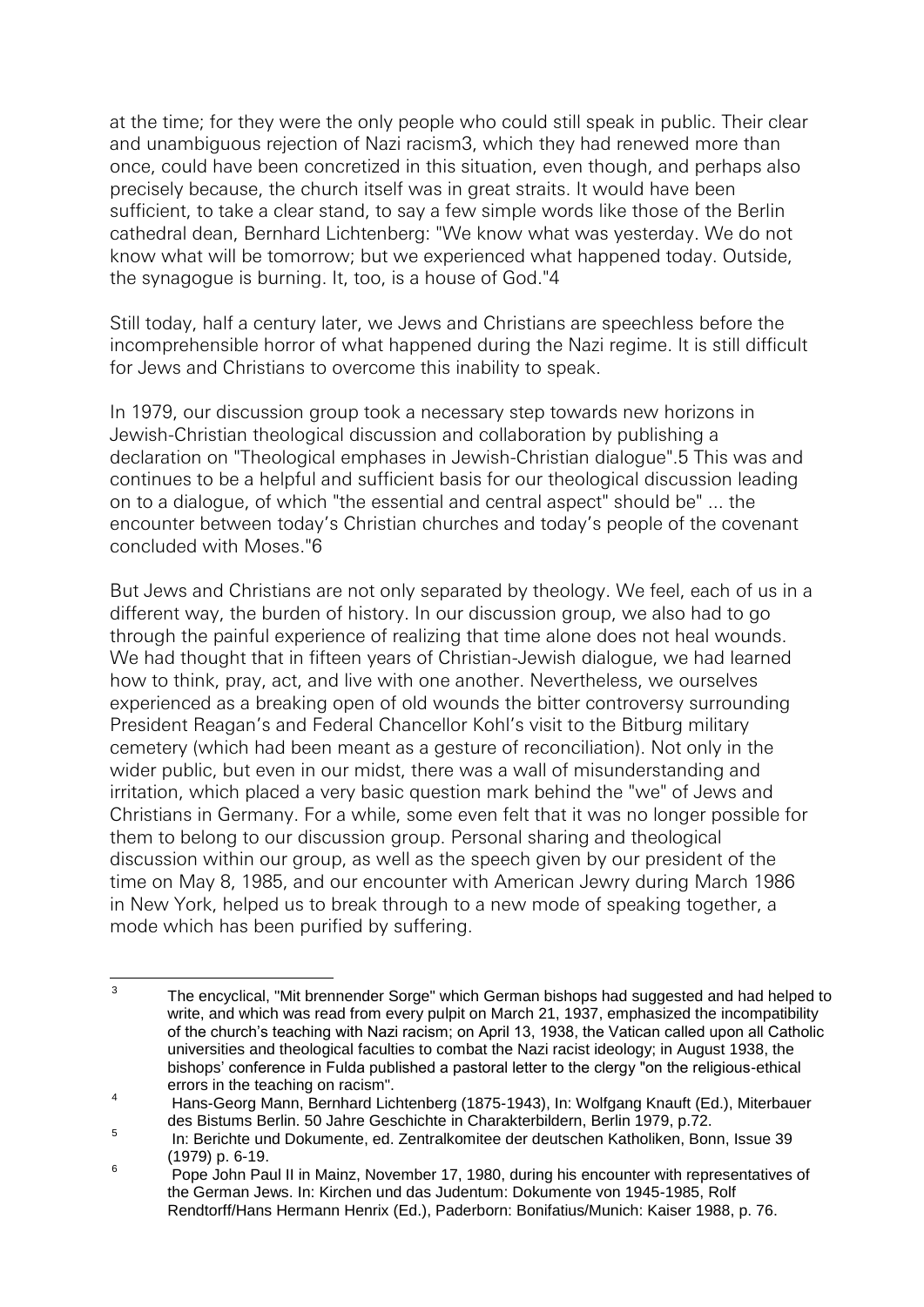During the last three years, we Christians realized anew that it is really a miracle when a Jew can grasp the hand stretched out towards him, after all the suffering and injustice inflicted upon his people and upon his relatives and acquaintances. Although many Jews were even the first to stretch our their hand in reconciliation, others still have to learn to take this step, and to understand that reconciliation does not mean treason towards the dead. However, we Christians have also to learn that we can only ask for reconciliation, not for forgiveness, and that we can only ask for it and not demand it. If a Jew does not or not yet feel able to fulfill our request, there are no grounds on which to press him, not even through well-meant "simple expectations". We must bear this lack of simultaneousness.

In any case, it is false to believe that time heals. Most wounds scar over, but they continue to be painful: however, "the Shoah is a deep wound that is still bleeding".7 But this is no reason to let time pass by unused; for the later we begin, the harder it is to recognize the situation and to draw right conclusions from it.

These experiences made us recognize: our 1979 paper needs to be amplified; especially the question posed by the post-war generations regarding the type and the degree of our responsibility - a question, which has come more clearly to the fore - must be taken up so that it will become a basis for the encounter between German Catholics and Jews. More than forty years after the end of World War II, we must still continue to work on the foundations of our encounter and to learn to be able to ask together: "How can we talk about guilt, suffering, and reconciliation?"

This is why, 50 years after the Reichspogromnacht, the discussion group "Jews and Christians" in the Central Committee of German Catholics worked out these theological reflections and entitled them: "After 50 years - how can we talk about, guilt, suffering, and reconciliation?"

# Jews and Christians face a question

We Jews and Christians acknowledge a common testimony, which is grounded in God's call: we "are caretakers and witnesses of an ethical system characterized by the Ten Commandments; in obeying these, the human person finds truth and liberty."8 This testimony is important for the future of the world, and therefore we bear a common responsibility. "One of the great obligations of our day is to foster collaboration and shared thinking in this area."9 However, again and again the burdens of the past get in our way when we want to tackle our tasks for the future. We simply cannot look at the future and in so doing ignore the past: for what happened in the past is the basis from which we must start; "whoever closes his/her eyes to the past, becomes blind about the present."10

And when Christians, especially Christians in Germany, only want to talk with Jews about the future, they make their partner suspect - often without realizing it and

Ibid.

 $\frac{1}{7}$ In: L'Osservatore Romano, June 25, 1987, p. 1.

<sup>8</sup> Pope John Paul II on the occasion of his visit in the synagogue of Rome on April 13, 1986, in: Freiburger Rundbrief 37/38 (1985/86), p. 5.  $\alpha$ 

<sup>10</sup> Richard von Weizsaecker in his speech on May 8, 1985, p. 443.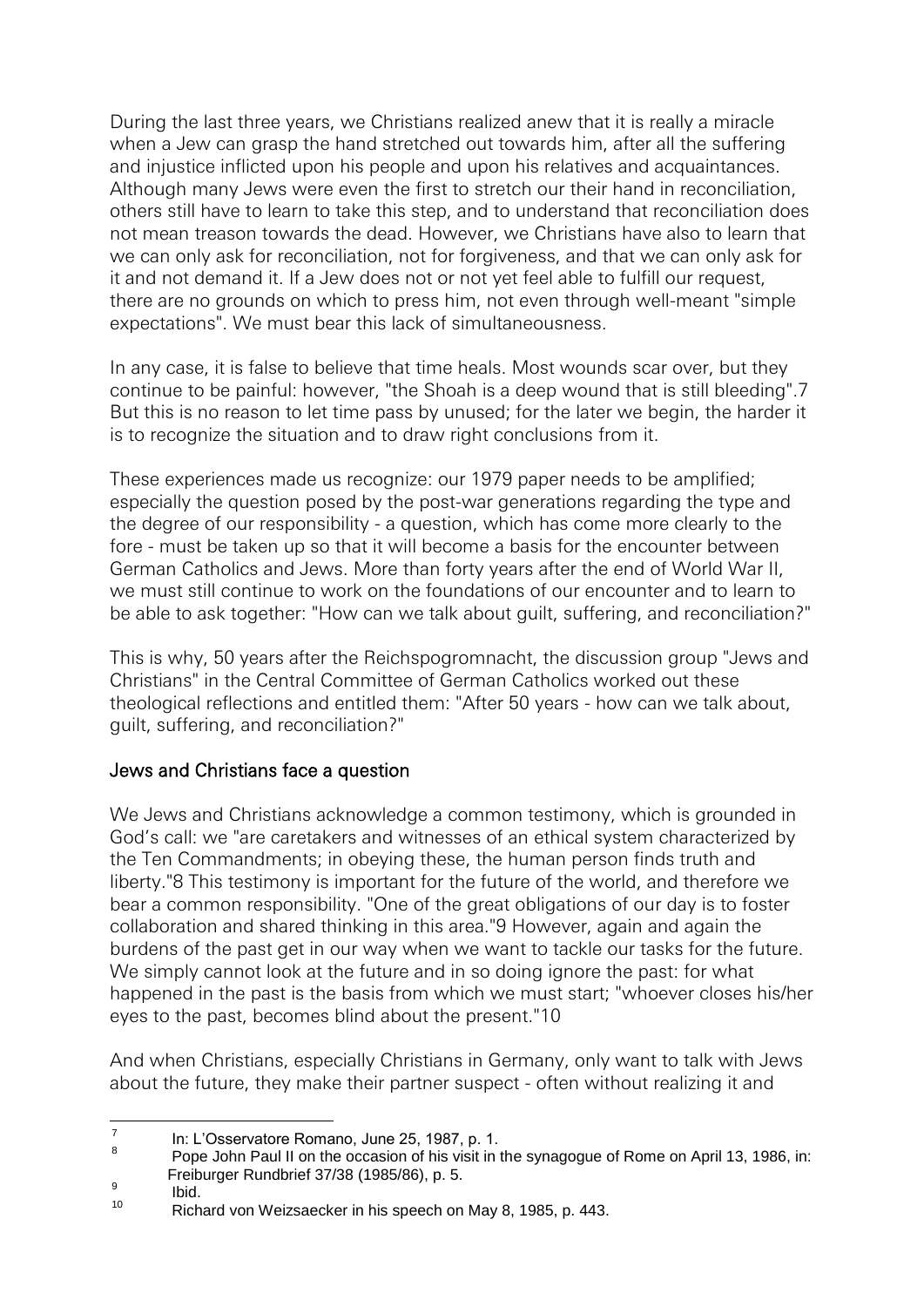without wanting to - that their primary intention is to confirm that the past is over, that they want to be "unburdened", and not to return and draw nearer to the Jewish people through solidarity, understanding, and concern. And precisely because of this, the burdens of the past remain as an unarticulated barrier between us and are all the more paralyzing. As long as the past is excluded, there is only alienation, and no reconciliation. Unfortunately, part of the curse of evil is that the one upon whom wrong has been inflicted is often felt (and attacked) as an abiding reproach. The decision not to close our eyes to the past must come sincerely from our own heart, must flow from our own need: "The practical sincerity of our desire for renewal also depends on the acknowledgment of our guilt and on our willingness to learn painfully from our country's as well as our church's history of guilt."11 We have to work on ourselves in order to be capable of this.

To refuse to learn from past guilt, as also to deny being affected, are repressions; for none of us can not be affected. We are caught up too deeply in guilt and suffering with all their consequences. We must face this past of guilt precisely by giving the guilt a concrete name; otherwise we are easily in danger of hiding anonymously behind a general acknowledgment of guilt.

For there is guilt and guilt, discovered or hidden, admitted or denied. There is the guilt of having done something evil and that of not having done something good, the guilt of the inhuman deed and that of the refusal to be a fellow human being. There is help granted and the omission of help, the shouting with others and keeping silent.

Similarly to guilt, suffering is also many-sided, be it physical or psychological. There is the suffering of those who did not escape, and that of those who left someone behind; the suffering of those who had to watch helplessly, and that of those who, being born after the event, suffer in the second generation. There is also the suffering of those who recognize their guilt and desire forgiveness and reconciliation, as well as the suffering of those who want to forgive but cannot.

To learn from the history of guilt means: to accept and to bear sorrow. We share the grief - sorrowing over what happened to us, our guilt, our suffering. We mourn the people and the communities that were murdered and annihilated, the Jewish culture in Germany and in the rest of Europe which was destroyed, and the faith in our fellow human being, which was almost taken, especially from us Jews.

However, what weighs above all on us Christians is the awareness of the devastation which previous guilt towards the Jews has caused between our communities. This derives from evil and will lead to further evil, if it is not counteracted. To overcome it remains the task of all who are affected in various ways: those who are directly guilty, if they are still alive; those who were contemporaries at the time and who carry within themselves the unpaid debt of their entanglement in the terrible events, even if they themselves committed no crime; and those who weren't even born at the time or who were children and who

 $11$ <sup>11</sup> The German Synod's Declaration on Hope: "Unsere Hoffnung IV,2" in: Gemeinsame Synode der Bistuemer in der Bundesrepublik Deutschland, Offizielle Gesamtausgabe vol. I, Freiburg i. Br. 1976, p. 108.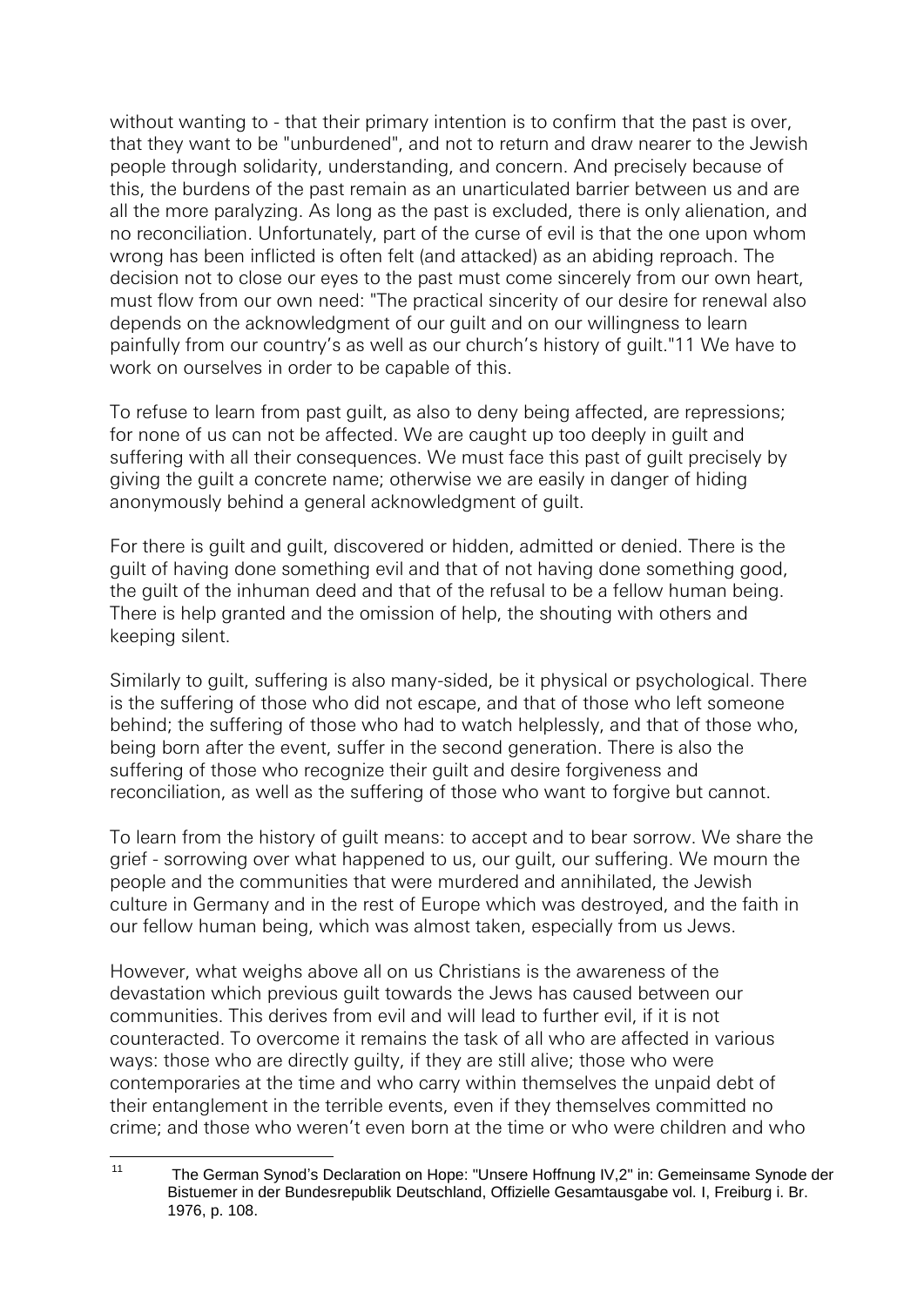nevertheless are called upon to take on a liability for something which they themselves did not do.12 For we hope that they too will help to lower the mountain of estrangement and enmity which has grown up between us.

#### Return and Repentance as understood by Jews and Christians

This is why our discussion group is constantly confronted with the question: "How can we bring guilt and suffering before God, instead of repressing them or becoming fixed on them?" Because of our faith, we have the hope that this is possible. For we trust in a God who has the power to forgive and to overcome wrongdoing, who not only demands repentance of the human person, but also offers it to him/her. "When we come to God as sinners seeking our salvation, the call to return is already effective in us. Return is ... the path to joy and freedom as God's children which is opened up to us sinners."13 Our discussions about how we handle suffering and guilt have shown that what we have in common is not limited to the biblical foundations. We learned that our penitential guidelines, as interpreted by our respective traditions today, can bring us together too.

We have worked on what we can say together. We discovered that Christians can fully affirm and experience what Jews say about guilt, suffering, and forgiveness without feeling that anything is lacking. In doing so, we Christians do not ignore the fact that we find repentance and renewal only through Christ and in the communion with God which he offers. Nevertheless, we Christians do not know any other mode or measure of forgiveness and reconciliation, of long suffering and courage than the Jews do. And it was not our task to discuss differences in teaching. Our goal is reconciliation in encounter. Thus, our rootedness in Jesus Christ, precisely while reflecting on guilt, repentance, and reconciliation, does not hinder us in recognizing that we share, because of our roots, with our Jewish partners in dialogue a deep agreement in the matter itself. We consider this congruence to be a solid bridge to real encounter. We hope to contribute thereby to that area of dialogue, which the Pope characterized as its most important one.14

However, this congruence caused us to think further about our "penitential guidelines", which concern themselves with the individual, to reflect further on them in regard to the historical and social dimensions of our guilt and suffering due to the Hitler dictatorship. For it was precisely the fact that our different religious traditions agree profoundly as to trust in God's coming to meet us, which gave and gives us strength and hope. For it is this first step of God's which alone makes repentance possible, a repentance, however, which is more than wishful thinking and which demands of the human person that he/she really strives towards this

 $12$ <sup>12</sup> "The burden of history remains - our common responsibility for the past remains. During these days we are often involuntarily reminded of this. But we should also think of this of our own accord. Not in a self-tormenting passion, to which we Germans tend all too easily; but in honest, sober reflection. This is also our task as Christians." Hans Maier in: Der 8. Mai 1945 und die deutschen Katholiken, ed. Generalsekretariat des Zentralkomitees der deutschen Katholiken, Kevelaer 1985, p. 21.

<sup>13</sup> The German Synod's Declaration on Sacraments: "Schwerpunkte heutiger Sakramentenpastoral C 3", in: Gemeinsame Synode der Bistuemer in der Bundesrepublik Deutschland, Offizielle Gesamtausgabe vol. I, Freiburg i. Br. 1976, p. 261.

<sup>14</sup> Cf. Pope John Paul II in Mainz, p. 152.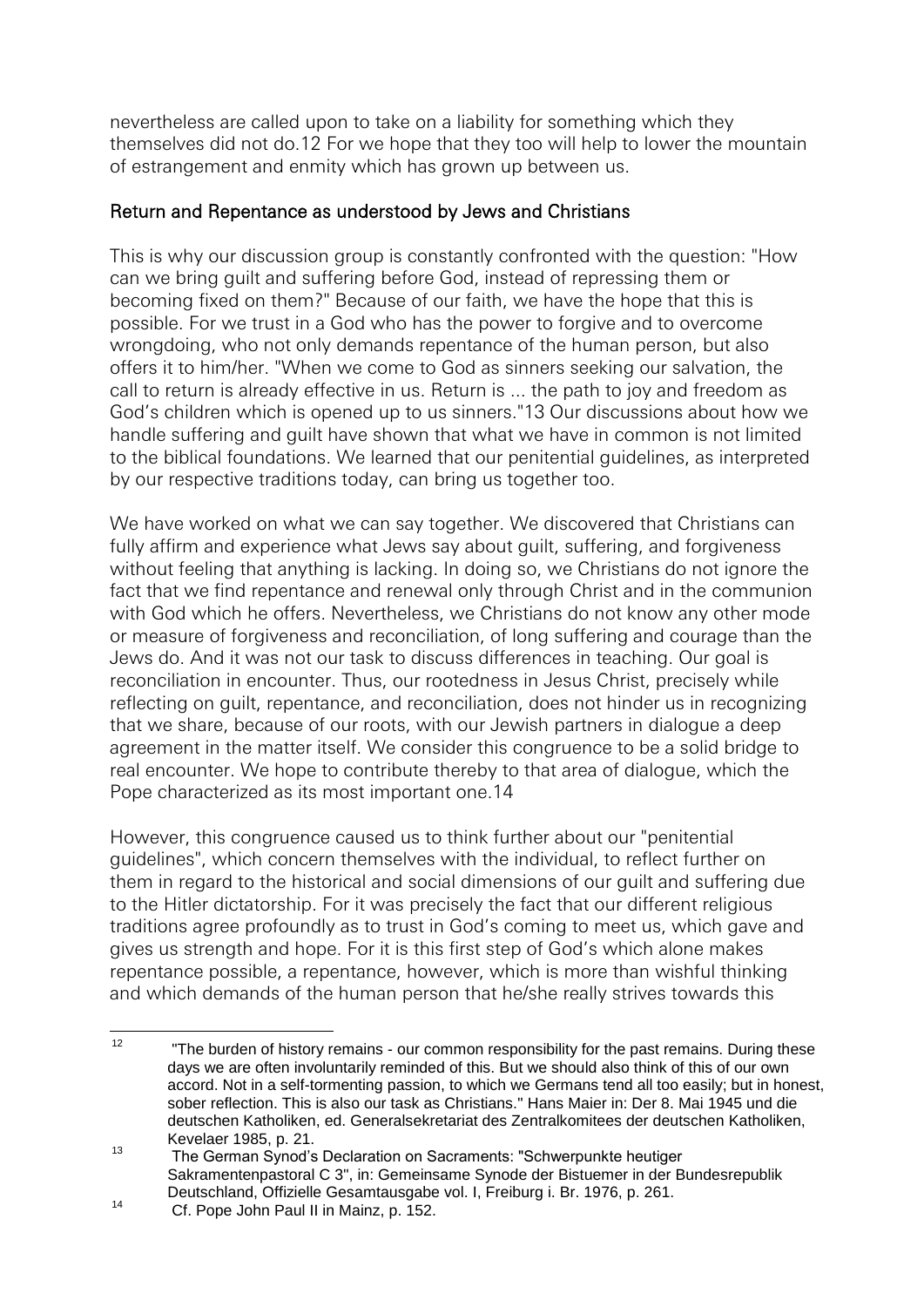goal with all his/her strength.

Having thus come to the conviction that essential elements and principles of our different traditions can help us to recognize what we should do and of what we should bear witness, we have tried in the following to continue the lines of thought of the catholic penitential guidelines15 and of the Jewish "Laws of Return" (Hilchot T'shuvah)16, which are both results of each tradition's specific understanding of the biblical message, and to develop out of them propositions which can show us the way towards reconciliation between Jews and Christians.

# Traditional teachings and the new dimension of the problem

The penitential guidelines and Hilchot T'shuvah aim at helping the person to recognize the wrong he/she has done, to work through his/her guilt, and to overcome his/her estrangement from God. It is our task now to recognise these essential elements and principles in our different traditions, which are valid and important for us today in regard to the problem with which we are concerned.

However, our theological teachings are challenged beyond their capacity when faced with the uniqueness of the event of the Shoah. Our traditional theological concepts are inadequate in this context, because on the one hand, what happened is beyond any imagining; and on the other hand, the problem is not only one of overcoming the guilt of an individual in his/her relationship to his/her own community, but rather also the enmity which has grown up between the communities. The penitential guidelines and Hilchot T'shuva however concentrate more on the personal guilt of the individual. It is rightly said that guilt, "like innocence, is not collective, but personal"17 nevertheless, the evil deeds of individuals often leave deep traces in the life of the community of which they are members or for whom they even act. We cannot, on the one hand, profess our membership to a community, and on the other hand, evade co-responsibility for what was done or not done in the name of that community by pointing out our own innocence.

Whoever sins against his/her fellow human being sins at the same time against God and alienates him-/herself from God. Then to return to God is not possible without turning towards the fellow human person who has been offended, damaged or defamed. For: "The Day of Atonement atones for the sins of the human person against God; the Day of Atonement does not atone for sins of the human person against his/her fellow human being until the latter's forgiveness has been

 $15$ <sup>15</sup> Cf. "Die Feier der Buße nach dem neuen Rituale Romanum. Studienausgabe" (The penitential rite according to the new Rituale Romanum), Freiburg i. Br. 1974. Even though this rite is a consequence of Vatican Council II, it does not replace, but rather develops what was contained in the traditional penitential rite. Cf. also the decision of the German Synod, "Schwerpunkte heutiger Sakramentenpastoral C": and also: Katholischer Erwachsenen-Katechismus. Das Glaubensbekenntnis der Kirche, vol. I, ed. Deutsche Bischofskonferenz, Kevelaer etc. 1985, p. 363-372.

<sup>&</sup>lt;sup>16</sup> The traditional Jewish teachings on remorse, penitence and return were collected, among others, by Moses Maimonides (1135-1204) in his Mishneh Torah and entitled "Hilchot T'shuvah" (Laws of Repentance). His work is still authoritative today.

<sup>17</sup> Richard von Weizsaecker in his speech on May 8, 1985, p. 443.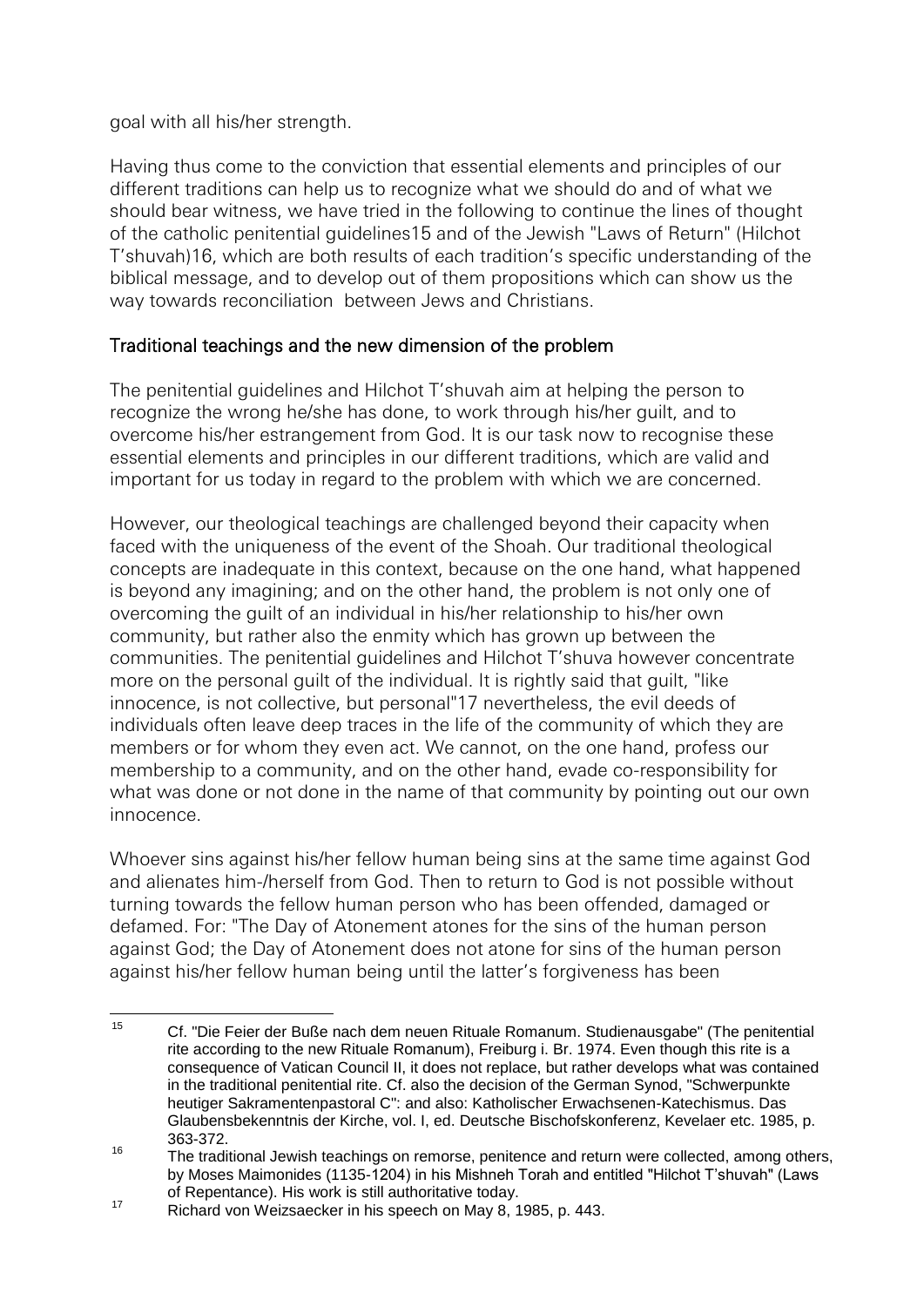attained"18; and the directive of Jesus is similar: "If you are offering your gift at the altar, and there remember that your brother has something against you, leave your gift there before the altar and go; first be reconciled to your brother, and then come and offer your gift." (Mt 5,23f.) But the sinner also sins against the community of which he/she is a part, and alienates him-/herself from it. That "sin, through which the individual sins against God, ... (is) always also a sin against the ecclesial community, which suffers from it"19, applies not only to sins against God in the narrower sense; for sins against our neighbour are also sins against God. The full reintegration into the community is therefore supposed to give the repentant the confidence that he/she has also been accepted again by God. But this is again true primarily as regards the individual sinner who is accepted again by his/her community. We, however, are confronted with the sin of one community against another one, and that one, the Jewish community, had just begun to hope that, after previous persecutions and disparagements, it would now finally be respected and gradually accepted. The wrongdoings of individuals against individuals are embedded within the greater whole of the wrongdoings of one community to another. And "we all, whether we are guilty or not, whether we are old or young, must accept the past ... are affected by its consequences, and bear liability for it."20

Therefore, what we need in order to overcome the evil in the community, is not only the consciousness of "collective shame"21, but also the willingness to accept liability22, to bear, along with others, the burden which weighs on the community. For we also read: "In addition, people often sin together. But they also help one another when they do penance."23 In the good, as in the bad, a person is affected by the deeds and behavior of his/her community. This is not only true for the generation of those "who were there", but for everyone of whose history the Shoah is a part. This is why we all speak as people who are affected and concerned, why we can and may speak only as such, and why we do so in the hope that "penance always also (leads) to reconciliation with the brothers and sisters to whom damage is done through sin."24

Prior to full atonement and return to God, forgiveness from the person against whom the sin has been committed is required - not however, before beginning the process of atonement, which is the prerequisite for forgiveness. There is no return to God without a wholehearted turn towards the person against whom one has sinned. We must get forgiveness from him/her, though we cannot demand it. However the big problem is: for sins between individuals, we can really only forgive the suffering that has been inflicted upon us; and to the extent to which it happened to us; and conversely, we can really only ask for forgiveness for ourselves for the

<sup>18</sup> <sup>18</sup> Mishna Yoma VIII, 9. Similarly, this is also true of the penitential rite, "Die Feier der Buße nach dem neuen Rituale Romanum. Pastorale Einfuehrung Nr. 18," p. 19: The act of penance "can consist in prayer, self-denial, and above all in serving one's neighbor, so that the social dimensions of sin and forgiveness may be made visible."

<sup>19&</sup>lt;br>
The German Synod's Declaration "Schwerpunkte heutiger Sakramentenpastoral C 2", p. 260.<br>
20 Disbard van Weinpool's bien bien behalte heutiger 2,443.

<sup>&</sup>lt;sup>20</sup> Richard von Weizsaecker in his speech on May 8, 1985, p. 443.<br><sup>21</sup> Theodor Hause Courage to Laure appeals times at December 7

Theodor Heuss, Courage to Love, speech given on December 7, 1949. In: Theodor Heuss: An und über Juden, Duesseldorf/Wien 1964, p. 122 f.

 $\frac{22}{23}$  Richard von Weizsaecker in his speech on May 8, 1985, p. 443.

<sup>&</sup>lt;sup>23</sup> "Die Feier der Buße nach dem neuen Rituale Romanum. Pastorale Einfuehrung Nr. 5", p. 12. Ibid.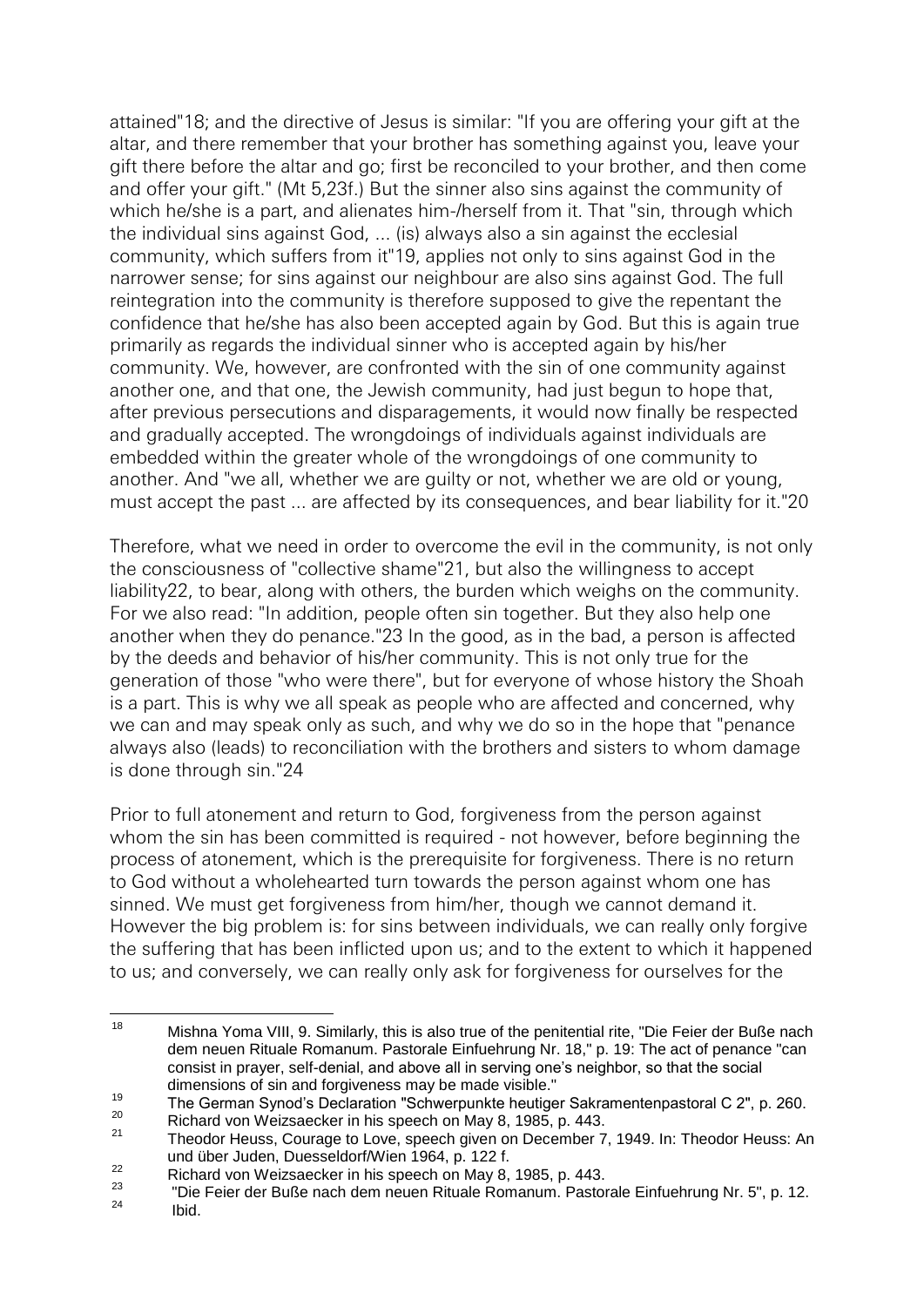deeds and omissions of which we ourselves are guilty and to the extent to which we are guilty.

A person can only forgive the sin and the suffering which was inflicted upon him/her; the individual can only ask for forgiveness for the sin which he/she committed. This is particularly significant in our situation - a situation of which President Herzog rightly said: "Only the dead have the right to forgive, and the living are not permitted to forget."25 This is not a renunciation of the obligation and willingness to be reconciled, but rather the expression of a great awareness and maturity: the survivors and those who were born after the people murdered in Auschwitz have no authority to speak for the dead. Martin Buber's utterance: "What am I that I could presume to forgive here?"26, expresses neither a desire for vengeance nor a refusal to be reconciled, but rather a deep respect for the dead; not a refusal to forgive, but rather a rejection of what would be a presumption. This Jewish testimony can call Christians to reflect anew on their understanding of forgiveness.

Therefore, as helpful as the traditional teachings on repentance and penance are, for the reconciliation between Jews and Christians we cannot avoid the realization that the traditional modes of behavior must be reconsidered in a new and deeper way in order to apply them to the wrong for which one community as a whole must assume responsibility towards another community to whom, as a whole, wrong has been done. This is precisely where a lot of theological thinking has still to be done.

#### Steps in repentance

The stations in the process of atonement with God are remorse, admission of guilt and responsibility, the attempt to make reparation, the request for forgiveness from and reconciliation with the person to whom damage was done: "One must appease him/her and beg him/her to forgive ... however, a person should not be stubborn by refusing to be appeased ... If one is asked to forgive, one should do so gladly and wholeheartedly."27 The request for and the granting of forgiveness must be sincere, "wholehearted". All of us, Jews and Christians, must work on ourselves in order to be able to do this. "Forgiveness" which is granted too quickly, lightly, and basically insincerely, does not lead to reconciliation, but only to repression among all concerned, and it damages everyone concerned. But above all, in our relationships with human beings it is true to say: " No one can speak for God; no one can speak for others. Almost every Jew in Germany has had many people come to him/her and ask for forgiveness. What can he/she say? May he/she speak for the six million dead? May he/she speak for the Sinti-Roma, for the homosexuals? May he/she even speak for Judaism, for the Jewish people living scattered all over the world, and may he/she say: >You have been granted forgiveness!' No."28

 $25$ <sup>25</sup> President Chaim Herzog on April 6, 1987 in Bergen Belsen.<br><sup>26</sup> 1953 in the Daulalizate on resolution the Decea Prize, quote

<sup>1953</sup> in the Paulskirche on receiving the Peace Prize, quoted by Albert H. Friedlander, Begegnung nach 40 Jahren, in: Der Monat 297 (1986) p. 16.

<sup>&</sup>lt;sup>27</sup> Moses Maimonides, Hilchot T'shuvah 2:9/10. Cf. also the answer given by Jesus to Peter's question, how often one must forgive one's brother: "Not seven times, but seventy-seven times!" (Mt 18,22).

<sup>&</sup>lt;sup>28</sup> Albert H. Friedlander, Begegnung nach 40 Jahren, p. 28.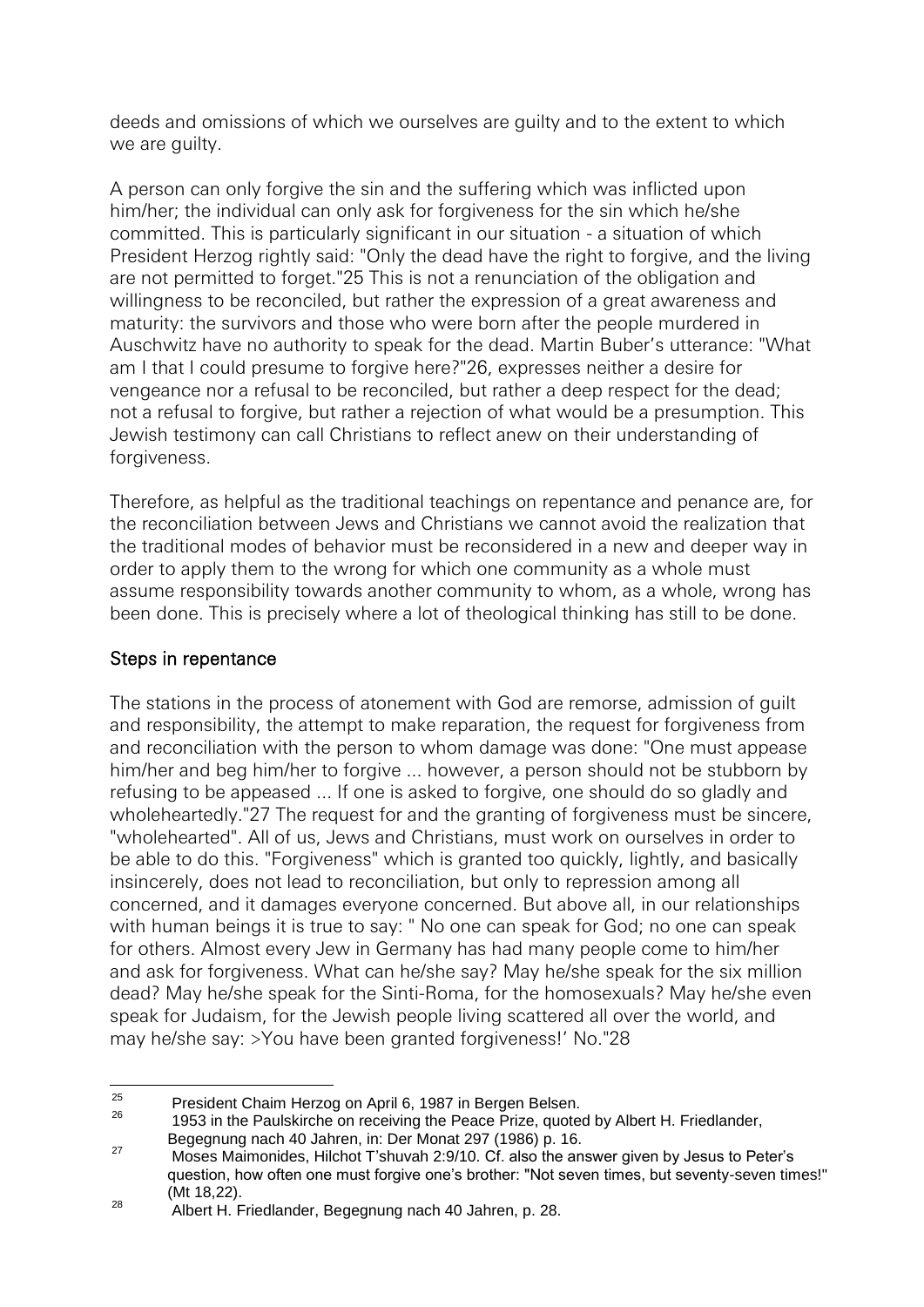"If he/she has made him-/herself guilty, he/she should acknowledge the matter in which he/she has sinned." (Lev 5,5; cf. also Num 5,6f.) Before forgiveness is asked for, guilt must be acknowledged, not as a mere lip service, but as an articulated acceptance of guilt. "One must confess one's sins with words and say the things which one has decided upon in one's heart29, for "through confession the human person acknowledges his/her sinful past, he/she assumes responsibility for it."30 Even though, on the one hand, "the confession of guilt (...), seen even in a purely human way, has a liberating and reconciling effect (...) and at the same time the person making the confession opens him-/herself anew for God and the church community, thus gaining a new future"31, on the other hand, the passive acceptance of guilt is insufficient to work through that guilt and to gain atonement. Rather, it is necessary to enter actively into the past, to seek the causes not in an apologetic but in a truth-seeking way, and to be willing to express anew one's own guilt and that of previous generations in the light of the new insights gained. We must work on our guilt (as on our suffering and our sorrow), and that means above all that we must try patiently to find the factors which led to our condition.

"After I had returned, I repented ..." (Jer 31,18 resp. 19) The human person is changed by his/her return to God; for he/she can only return to God, when he/she becomes aware of his/her distance from God and of the guilt which brought it about. Return leads to remorse, and remorse to return, and in this reciprocal process of atonement, we again draw nearer to God. We may and we must rely on God's will for atonement, but precisely because we put our hope for full atonement in God, the process of atonement can never be completed for us. Atonement cannot become our "property", of which we can dispose. The more we experience the gift of atonement, the more deeply we understand that it is not something to which we have a claim. This is true of atonement with God and of reconciliation with our fellow human beings. And because the path of return is marked by dependance on each other, we can experience full atonement in a concrete place and at a certain moment in time; and yet at the same time, we must continue to ask for it and to struggle for it. The result of this is that this process is surely not possible when it is sought simply in order to get absolved from the burden of guilt feelings.

The return to God is linked to our turning towards the person who has been damaged. The effort to make reparation may not be seen as something one wants to get over with like an unpleasant burden. Rather, it must arise from remorse: it may not be simply a means of obtaining forgiveness; it does not become unnecessary through forgiveness, and it cannot be limited to a certain period in time. Satisfaction is intrinsically linked to the penitential process itself - it is its "concrete realization"32 - and even if we cannot "repair" what was done by human means, nevertheless, pain can be "alleviated" in the present and "made better" in the

<sup>29</sup>  $^{29}$  Moses Maimonides, Hilchot T'shuvah 2:2.

 $\frac{30}{31}$  Katholischer Erwachsenen-Katechismus, vol. 1, ed. Deutsche Bischofskonferenz, p. 370.

 $\frac{31}{32}$  Ibid.

The German Synod's Declaration "Schwerpunkte heutiger Sakramentenpastoral C 7", p. 265.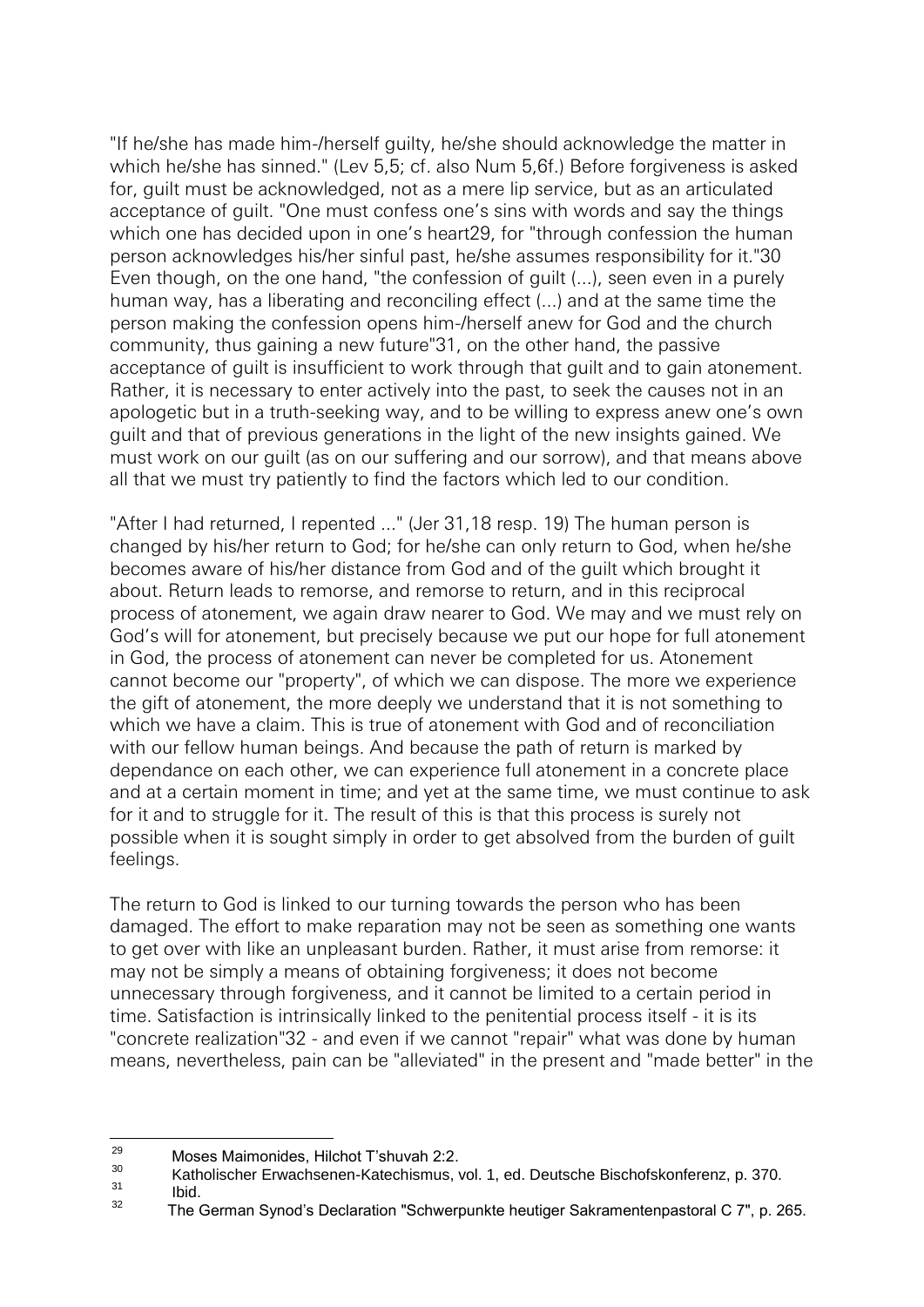future, and thus at least the "curse of the evil deeds" can be broken.33

Thus, human forgiveness and reconciliation also depend reciprocally on the process of atonement with God. Its prerequisite is the willingness to go out to meet one another and thus also to try to imitate the example given by God.

Both must go out to meet one another, both must find the way to each other again. To do this, we Jews must find our faith in our Christian fellow human beings again. And to make this possible for us is part of reparation, as it is part of the guilt that many of us were robbed of this faith; for the "Holocaust ... almost destroyed the awareness of a common humanity between Jews and non-Jews."34 Not only Christians, Jews as well must learn to shake hands with the other and to take hold of hands that are stretched out timidly, since the reconciliation "between Jews and non-Jews (is) a mental and spiritual life necessity for the Jewish people"35; for: "Two people, both with one past, cannot in the long run turn their backs upon each other and ignore one another. It can mean something for humanity if this peace is looked at and prepared and, God willing, ultimately reached in an honest way, and that also means: without being forgetful."36 " ... there are transgressions which find expiation immediately, and others which can only be expiated after some time ..."37 The length of time the process of atonement takes depends not only on the sincerity and urgency of the person seeking it and on the willingness and ability of the one forgiving; it also depends on the nature and gravity of the sin. "The act of penance and the amount of satisfaction must be in accordance with each individual person, so that he/she reestablishes order where he/she has disturbed it, and so that he/she receives a medicine which is appropriate to his/her illness."38

# What we must do

Neither time nor forgetting heals our wounds. We will not come closer to one another by keeping silent. In that way, all that happens is that the guilt of the one and the sorrow of the other burst forth over and over again as things that have been repressed, and they are not overcome. "There is no reconciliation without remembrance."39 However, guilt may not only not be forgotten; conclusions must also be drawn from it. After all, the fall of the criminal Nazi regime does not banish the danger of a repetition (wherever and by whomsoever). The abyss, from which the sin arose, is still present. Therefore, we must be particularly attentive and

 $33$ <sup>33</sup> Cf. Ernst Simon, Das Zeugnis des Judentums, Berlin 1980, quoted according to Albert H. Friedlander, Begegnung nach 40 Jahren, p. 23: "The new Germany can only >work through' or >overcome' - whatever the expression may be - its most recent past, if it is willing to do deeds of real return. Return means that, as far as possible, one makes the consequences of the evil deed become undone. No dead person is awakened to new life through return; but return can contribute towards preventing new murders and wars."

<sup>34</sup> Michael Wyschogrod. In: Wilhelm Breuning/Hanspeter Heinz (Ed.), Damit die Erde menschlich bleibt. Freiburg i. Br. 1985, p. 81.

 $rac{35}{36}$  Ibid., p. 83.

Leo Baeck, quoted according to Albert H. Friedlander, Begegnung nach 40 Jahren (p. 18f.), who comments: "More than 30 years ago, (Martin Buber and Leo Baeck) showed us a path. It was too early; and the path has still not been taken."

<sup>&</sup>lt;sup>37</sup> Moses Maimonides, Hilchot T'shuvah 1:4.

<sup>38</sup> "Die Feier der Buße nach dem neuen Rituale Romanum. Pastorale Einfuehrung Nr. 6", p. 14.

Richard von Weizsaecker in his speech on May 8, 1985, p. 443.